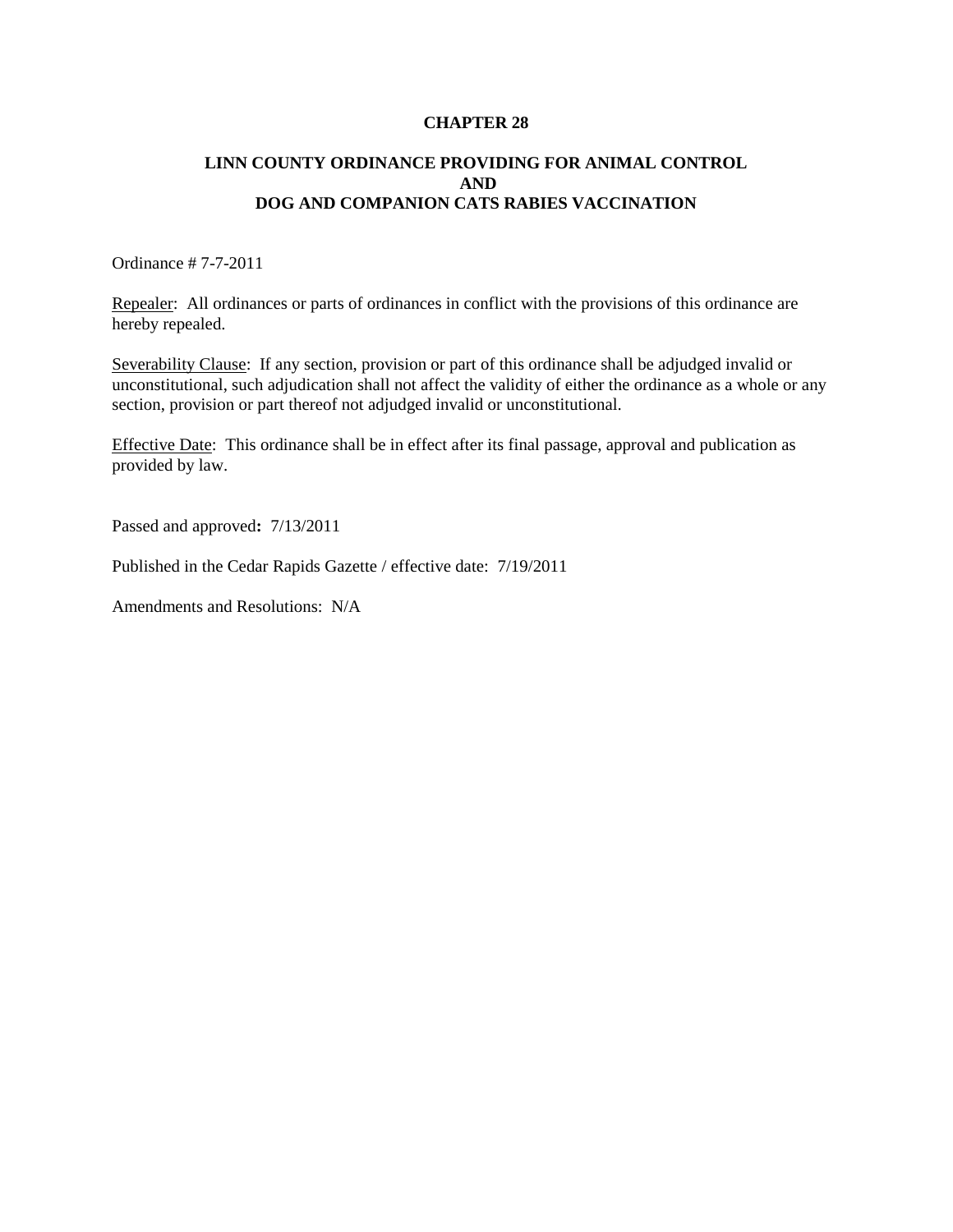# TABLE OF CONTENTS

| 28.1  | <b>Definitions</b>                                       |
|-------|----------------------------------------------------------|
| 28.2  | <b>Rabies Vaccination</b>                                |
| 28.3  | Rabies Vaccination Certificates and Tags                 |
| 28.4  | Duty of Owner to Notify                                  |
| 28.5  | Veterinarian Requirements                                |
| 28.6  | Duty of Owner to Control Animal                          |
| 28.6A | Harrassment / Unauthorized Release of Animals Prohibited |
| 28.7  | <b>Disposition of Animals</b>                            |
| 28.8  | Disposition of Diseased and Injured Animals              |
| 28.9  | <b>Report of Bites</b>                                   |
| 28.10 | <b>Quarantine of Animals</b>                             |
| 28.11 | Euthanasia                                               |
| 28.12 | <b>Jurisdiction</b>                                      |
| 28.13 | Enforcement                                              |
| 28.14 | <b>Penalties</b>                                         |
| 28.15 | Variances                                                |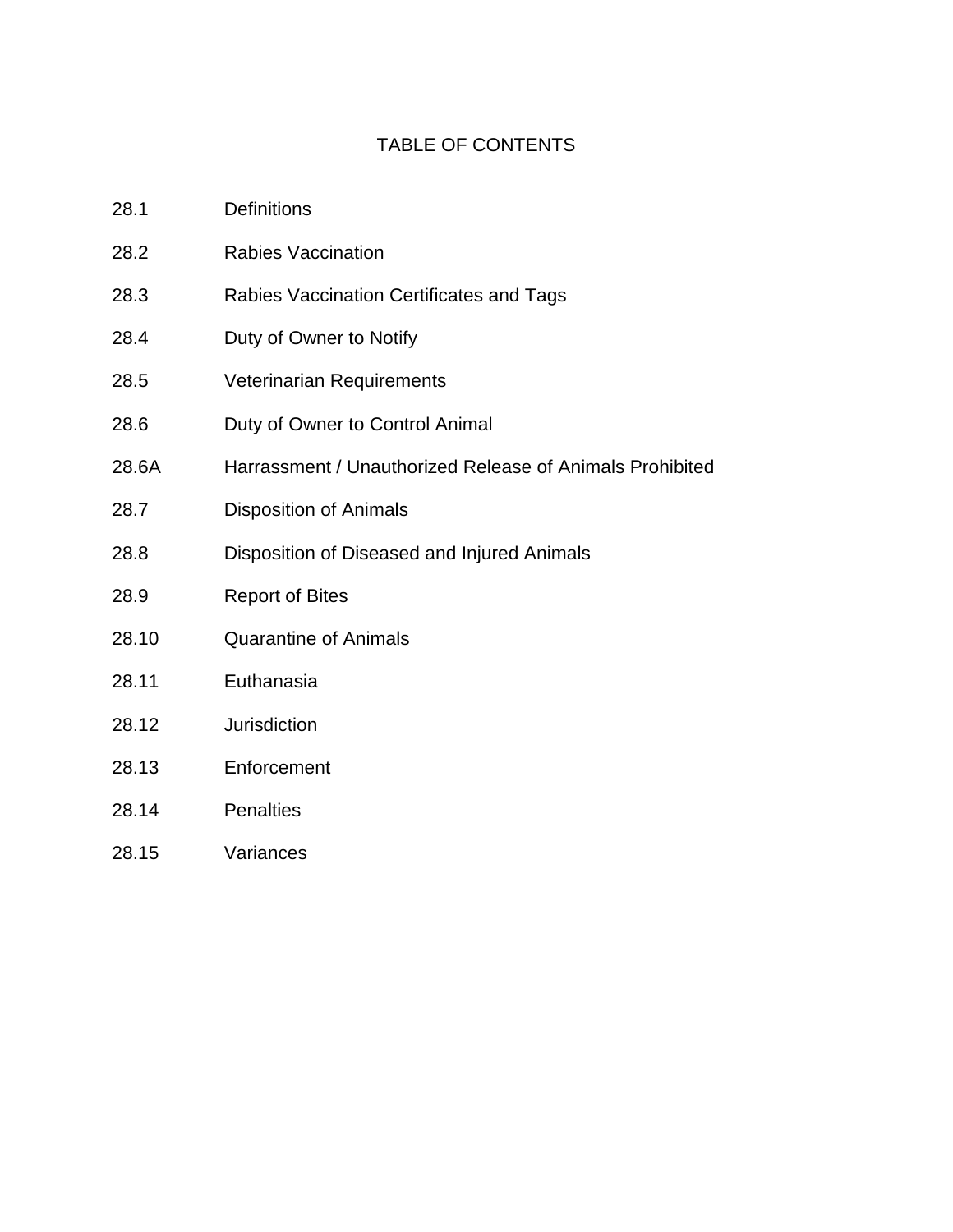# **28.1 Definitions**

 Unless specifically defined below, words or phrases used in this ordinance shall be interpreted so as to give them the meaning they have in common usage and to give this ordinance its most reasonable application.

 1. Animal means any animal, other than a dangerous animal as defined in Chapter 29 of the Linn County Code of Ordinances, that is owned by a person.

 2. Animal Control Agency means any public or private agency delegated authority by the Board of Supervisors to enforce portions of this ordinance; or any public or private agency designated by the state, county supervisors or a municipality as their animal control agent.

3. Animal Control Officer means a designated employee of the Animal Control Agency.

4. At Large means off the premises of the owner, unless:

a. The animal is on the property of another with permission of the property owner or lessee, or on public lands in accordance with existing laws, or

b. The animal is on a leash or similar restraint and is under the control of a responsible person, or is off leash but under the direct supervision of a responsible person and is obedient to that responsible person's command and that person has in their possession a leash or similar restraint, or

c. The animal is confined within a secure enclosure, including a motor vehicle, or

d. The animal is engaged in sanctioned exhibitions or obedience classes.

5. Board of Health means the Linn County Board of Health.

6. Board of Supervisors means the Linn County Board of Supervisors.

 7. Companion Cat means a domesticated cat raised to live in or about the habitation of humans and is dependent on people for food and shelter.

8. Dog means both male and female animals of the canine species.

9. Health Officer means the Director of the Linn County Health Department and his/her designated agent.

10. Law Enforcement Officer means the Linn County Sheriff or any of his deputies or any officer of a local law enforcement agency providing services to an incorporated area within Linn County.

11. Owner means any person confining, harboring, maintaining, owning, or sheltering an animal.

12. Person means any agency, association, business, club, company, corporation, firm, individual, institution, organization, partnership, syndicate, trust, trustee, or any federal, state or local governmental agency or instrumentality of other entity recognized by the law as the subject of rights and duties. The feminine, masculine, singular or plural is included in any circumstance.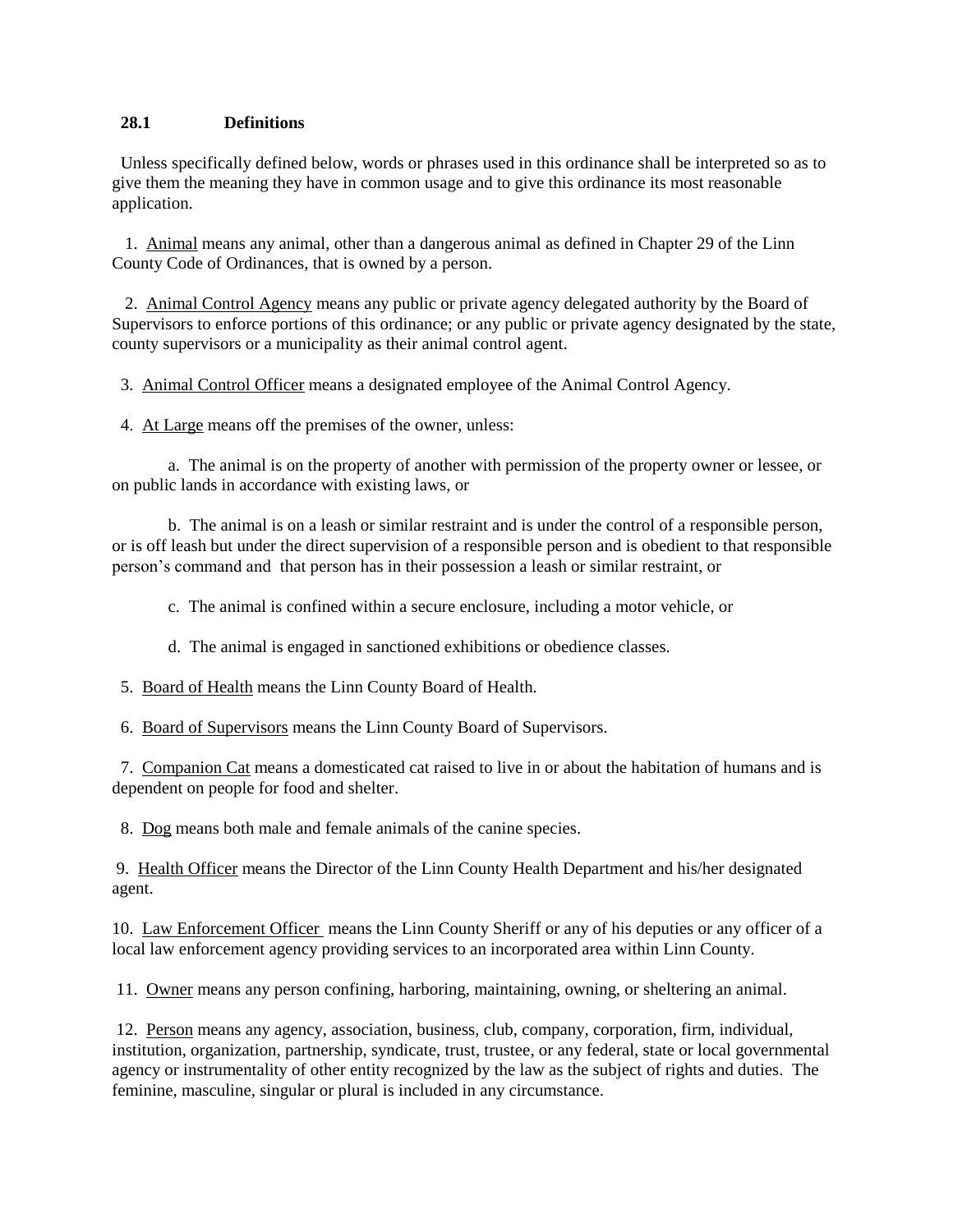13. Reclaimed means notice by the owner to the Animal Control Agency of ownership of an impounded animal.

14. Redeemed means payment by the owner to the Animal Control Agency of the costs of confinement of an impounded animal and any other expenses required by the Animal Control Agency.

# **28.2 Rabies Vaccination**

Every owner of a dog or companion cat shall obtain a rabies vaccination for such animal in accordance with the Compendium of Animals Rabies Control as compiled by the National Association of State Public Health Veterinarians, Inc. It shall be a violation of this chapter for any person to own or have a dog or companion cat in the person's possession, three (3) months of age or over, which has not been vaccinated against rabies. Dogs or cats kept in state or federally licensed kennels and not allowed to run at large shall not be subject to these vaccination requirements.

# **28.3 Rabies Vaccination Certificates and Tags**

 1. Every dog or companion cat which is over three (3) months of age shall wear a collar with a valid rabies vaccination tag attached to the collar when outside of the owner's dwelling. The owner shall display the rabies vaccination tag and certificate to the Animal Control Officer or Health Officer upon demand.

 2. Every dog or companion cat which is outside of the owner's dwelling and not wearing a collar with a valid rabies vaccination tag attached to the collar shall not be deemed property.

# **28.4 Duty of Owner to Notify.**

1. The owner shall attach a permanent identification device to their dog or companion cat's collar which contains the address and/or telephone number of the dog or companion cat's owner or veterinarian unless the information is engraved on the rabies vaccination tag. Failure to attach such identification device shall not constitute a county infraction but may result in an animal being disposed of as "owner unknown" pursuant to Section 28.7.

2. The owner shall notify the veterinarian which vaccinated their dog or companion cat for rabies of any change of address within five (5) days of moving.

 3. When permanent ownership of a dog or companion cat is transferred, the original owner must notify the veterinarian who vaccinated the dog or companion cat for rabies, within five (5) days after the transfer, that they are transferring ownership and the new owner's name, address and telephone number.

# **28.5 Veterinarian Requirements.**

 In order for the Animal Control Agency or Health Officer to verify the ownership of an animal, the veterinarian shall, upon request from an Animal Control Officer or the Health Officer, provide to the requesting officer the name, address and telephone number of the owner of any companion cat or dog which the veterinarian has vaccinated for rabies.

# **28.6 Duty of Owner to Control Animal.**

1. It shall be unlawful for an animal to run at large.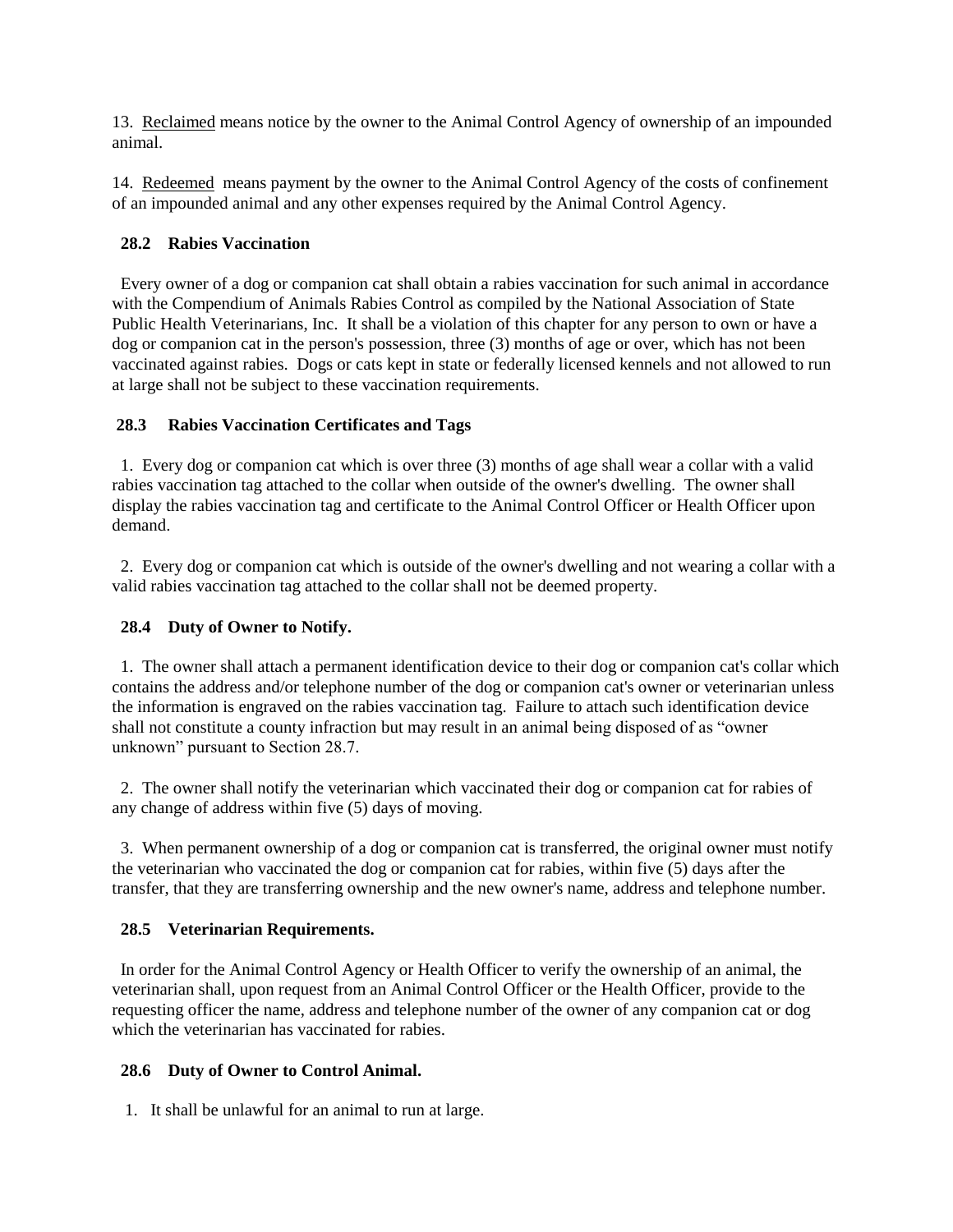2. Any animal running at large may be apprehended by a Law Enforcement Officer or an Animal Control Officer and may be impounded by the Animal Control Agency. Upon impoundment of any animal the Animal Control Agency employees shall make a registration for such animal, entering the species, breed most predominant, color and sex of the animal.

 3. It shall be unlawful for the owner of an animal or person having an animal in their possession, care, custody, or control to allow or permit said animal to create a disturbance by engaging in frequent and/or habitual howling, yelping, barking or other vocalizations when such disturbance interferes with the comfortable enjoyment of life or property of another.

This subsection (3) shall not apply to animals kept in kennels or shelters which are properly licensed and/or zoned.

### **28.6A Harassment / Unauthorized Release of Animals Prohibited**

It shall be unlawful for a person to repeatedly or persistently tease, torment, agitate, or attack an animal owned by another person except when such action is deemed necessary to protect persons or their property from the animal.

No person, except the owner of an animal or his/her authorized agent shall willfully open any gates, bars, doors, fences, partition, or any portion of a kennel, etc., on any private or public premises for the purpose of enticing or enabling the animal to leave such premises.

#### **28.7 Disposition of Animals.**

1. If the owner is unknown an impounded animal shall be kept a minimum of three (3) business days (Monday-Friday except holidays), and thereafter may be adopted or humanely destroyed.

 2. If the owner is known or determined, and has not reclaimed and redeemed an impounded animal within three (3) business days, the owner will then be sent notice by registered mail to their last known address that the impounded animal will be put up for adoption or humanely destroyed within fifteen (15) days of the date of the notice. If the owner has not reclaimed and redeemed the animal within said fifteen day period, the animal thereafter may be adopted or humanely destroyed.

 3. Upon impoundment an animal shall immediately be put up for adoption but shall not be adopted out until the waiting periods set forth in subsections 1 and 2 expire.

#### **28.8 Disposition of Diseased and Injured Animals**

The Animal Control Officer may have a diseased or injured animal found at large euthanized or impounded. Impounded animals that contract a contagious disease or diseases may be euthanized. If the applicable time periods set out in Section 28.7 subsections (1) or (2) have not expired, an animal shall not be euthanized unless it is first examined by a licensed veterinarian and the veterinarian determines that euthanization is required. If the owner of the animal is known or determined every reasonable effort will be made to notify the owner before euthanizing. If contacted the owner's request regarding the disposition of the animal will be honored unless the Animal Control Officer determines it is inhumane to the animal.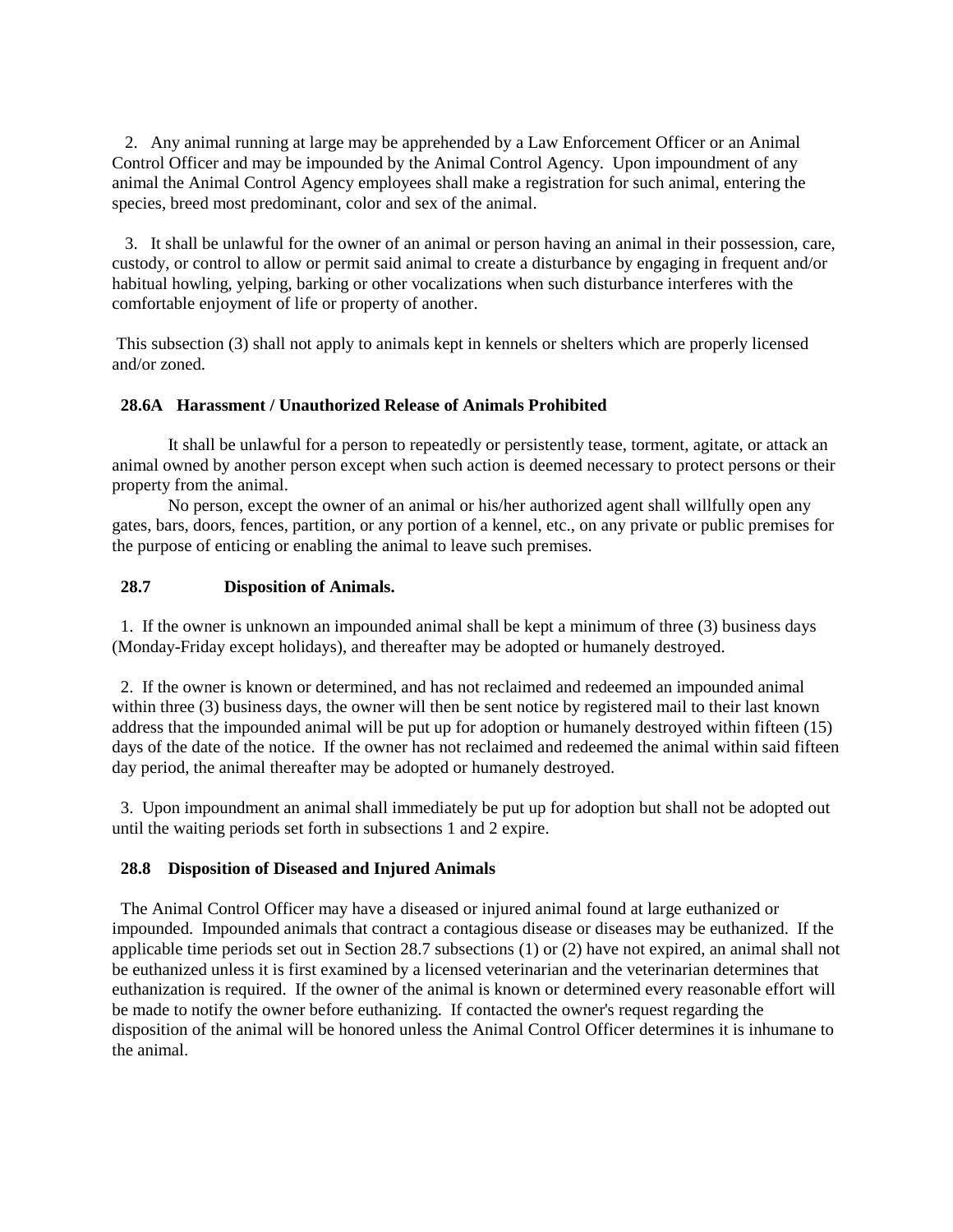#### **28.9 Report of Bites.**

 1. Every physician or other practitioner shall report in writing to the Health Officer the name and address of any person treated for bites inflicted by an animal with such other information as will assist in the prevention of rabies.

 2. Every veterinarian shall report to the Health Officer any diagnosis of rabies. Every veterinarian shall report to the Health Officer the name and address of the owner of any animals treated for bites inflicted by another animal.

3. Anyone, including the owner of the animal, having knowledge of a person being bitten by or receiving a skin abrasion from an animal within Linn County shall promptly report such fact to the Health Officer.

#### **28.10 Quarantine of Animals.**

 An owner's whose animal is suspected of having rabies or other disease communicable to humans, shall place the animal in isolation under quarantine under the direction of the Health Officer for ten (10) days. In the event the animal has had a current rabies vaccination, the Health Officer may authorize the owner to quarantine the animal at the owner's home. In the event the animal has not had a current rabies vaccination, or if it is unknown whether the vaccination is current and evidence is not produced satisfactory to the Health Officer that the vaccination is current, or for any other reason that the Health Officer so determines, the animal shall be quarantined at the Animal Control Agency or a licensed veterinary hospital. If the animal is quarantined at the Animal Control Agency or a licensed veterinary hospital all costs of such confinement shall be paid by the owner.

# **28.11 Euthanasia**

When an animal that has bitten is suspected of rabies, the Health Officer may order the animal to be euthanized and tested for the presence of rabies virus.

# **28.12 Jurisdiction**

1. The provisions of this ordinance shall apply throughout the unincorporated areas of Linn County, Iowa, and any municipalities which have not enacted municipal ordinances regulating animal control or rabies vaccinations of dogs or companion cats.

 2. Nothing in this ordinance is intended or shall be construed to limit the right of any municipality in the county in the exercise of its home rule authority or in the exercise of powers under any other provisions to enact rules to regulate and control animals within the boundaries of its jurisdiction.

 3. Nothing in this ordinance releases the keeper of an animal from the responsibility of obtaining all federal, state, county or city permits and/or licenses required for keeping such an animal.

 4. Nothing in this ordinance allows any person the right to keep any animal in violation of any federal, state, county or city law.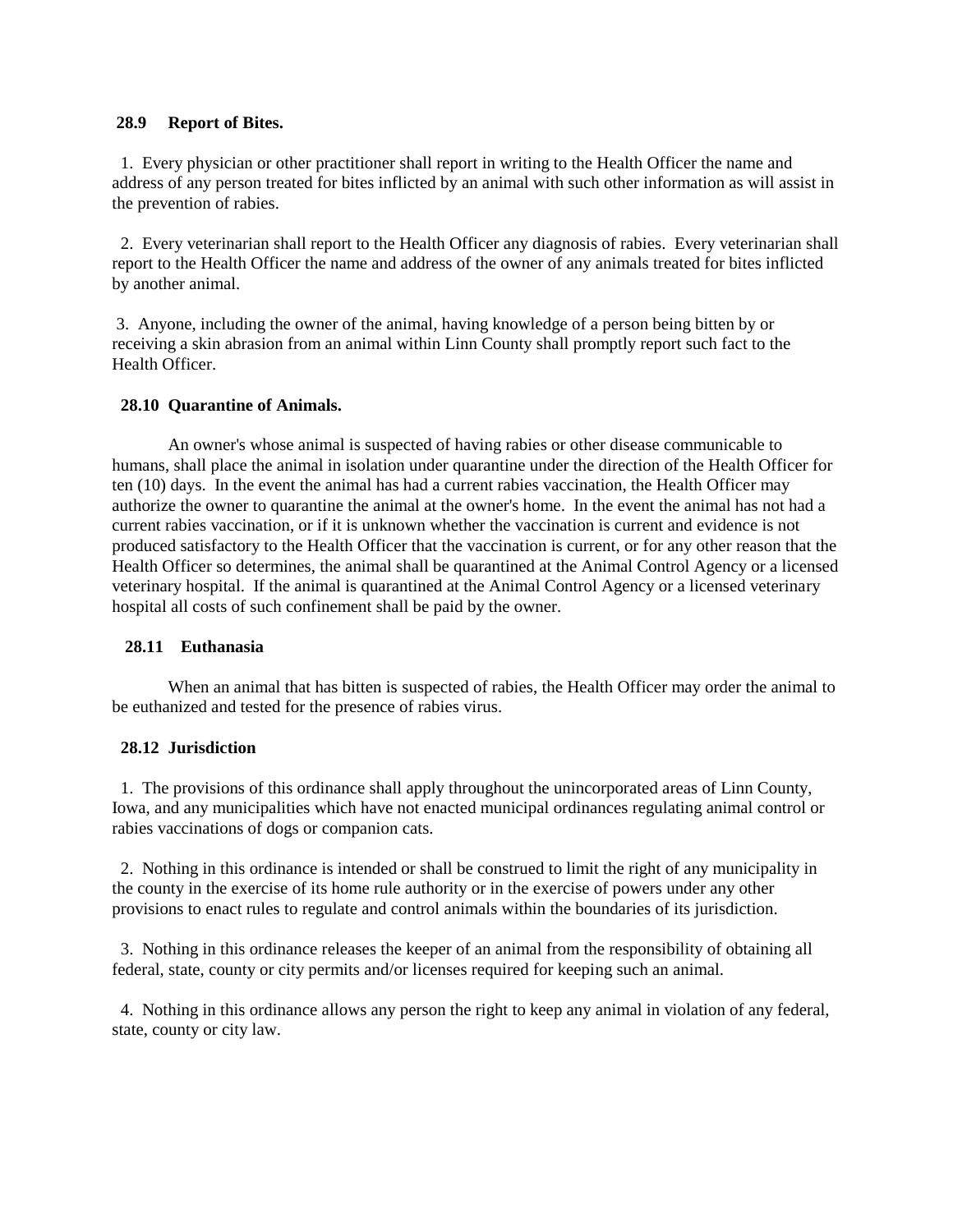#### **28.13 Enforcement**

It shall be the duty of the Health Officer to enforce provisions of this ordinance relating to animal bites and to the prevention and control of rabies, and this duty may be delegated to his/her authorized representative. All other enforcement shall be intitiated by a Law Enforcement Officer or Animal Control Officer forwarding an incident report to the Linn County Attorney's Office. The Board of Supervisors is authorized to enter into contracts with any person to enforce portions of this ordinance.

# **28.14 Penalties**

 In addition to and without prejudice to the remedies contained herein, violation of the provisions of this ordinance or failure to comply with any of its requirements shall constitute a county infraction and shall be enforced in accordance with Chapter 19, Linn County Code of Ordinances. The following specific penalties shall apply:

1. Any person convicted of committing a county infraction based upon Section 28.6(1) or Section 28.6(3) shall pay a civil penalty as follows:

First offense: \$50

Second offense: \$100

Third and subsequent offense: \$200

2. Any person convicted of committing a county infraction based upon Section 28.6A shall pay a civil penalty as follows:

First offense: \$50

Second offense: \$100

Third and subsequent offense: \$200

3. A complaint issued for a violation of Sections 28.6(1), 28.6(3) or 28.6A shall clearly state on the face of the complaint the enhanced penalties for subsequent violations. Complaints issued against minors shall be issued against the parent or guardian of the minor.

4. In addition to any civil penalty imposed for violation of this ordinance, the court may grant appropriate relief to abate or halt the violation, which may include surrender of the animal(s) to the Animal Control Agency or restraining orders against persons harassing animals.

 5. The complaint for a county infraction may be served by personal service or by certified mail return receipt requested. A copy of the complaint shall be retained by the County Attorney's Office and one copy shall be sent to the Clerk of the District Court.

6. A person found guilty of a county infraction is liable for the court costs and fees.

 7. If a violator willfully fails to pay the civil penalty or violates the terms of any other order imposed by the court, such failure shall constitute contempt.